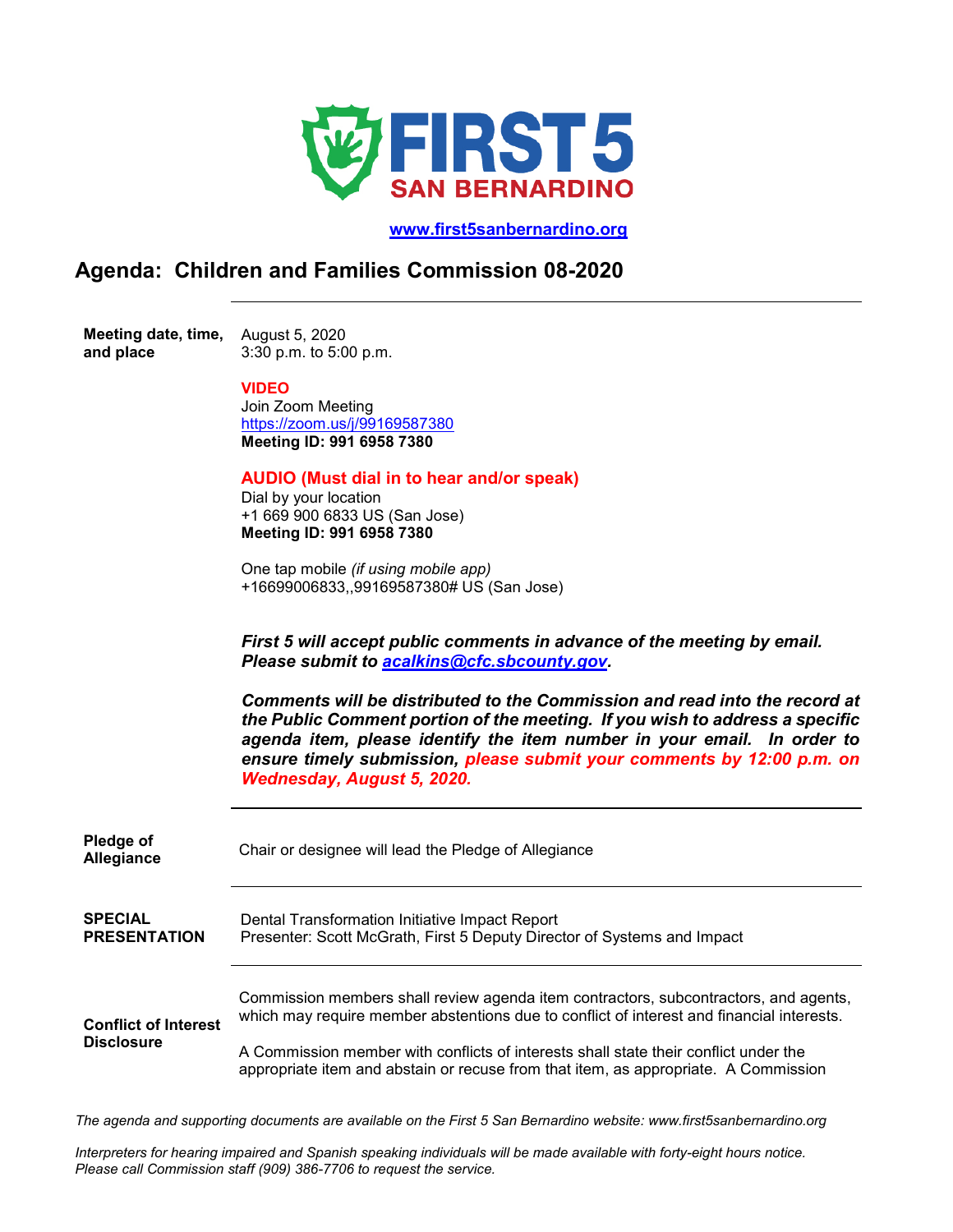## **Agenda: Children and Families Commission 08-2020 August 5, 2020 Page 2 of 3**

member may not participate in or influence the decision on a contract for which their abstention or recusal has been recorded.

For conflicts requiring recusal, the Commissioner must log out of the Zoom meeting and then log back in after the discussion and vote has taken place on the item for which there is a conflict. For conflicts requiring abstention, a Commissioner should not participate in the vote or discussion but may remain logged into the Zoom meeting

| Report |  | Legislative Report by Chekesha Gilliam<br>Government Relations Analyst, County Administrative Office |
|--------|--|------------------------------------------------------------------------------------------------------|
|--------|--|------------------------------------------------------------------------------------------------------|

| <b>Report</b> | Executive Director's Report by Karen E. Scott |  |
|---------------|-----------------------------------------------|--|
|               |                                               |  |

**Consent Items** The following consent items are expected to be routine and non-controversial and will be acted upon by the Commission at one time unless any Commissioner directs that an item be removed from the Consent Agenda for discussion.

| Item No. | <b>CONSENT</b>                                                                                                                                                                                                                                                                                                                                                                                                 |
|----------|----------------------------------------------------------------------------------------------------------------------------------------------------------------------------------------------------------------------------------------------------------------------------------------------------------------------------------------------------------------------------------------------------------------|
|          | Approve Minutes of July 1, 2020 Commission Meeting.                                                                                                                                                                                                                                                                                                                                                            |
|          | (Presenter: Ann M. Calkins, Executive Assistant, 252-4252)                                                                                                                                                                                                                                                                                                                                                     |
| 2        | Ratify Executive Director's authorization of letter of intent with Prevent Child Abuse<br>California to participate in the First 5 Service Corps program for and authorize continued<br>funding match not to exceed \$85,356 for Fiscal Year 2020-2021 for four (4) AmeriCorps<br>service member positions to provide school readiness services.<br>(Presenter: Wendy Lee, Psy.D., Staff Analyst II, 252-4254) |

| Item No. | <b>DISCUSSION</b>                                                                                                                                                                                                                                                                                                                                                                 |
|----------|-----------------------------------------------------------------------------------------------------------------------------------------------------------------------------------------------------------------------------------------------------------------------------------------------------------------------------------------------------------------------------------|
| 3        | Approve and authorize the Executive Director or designee to execute any and all forms or<br>agreements required to accept \$200,000 in funds awarded through First 5 California under<br>the Home Visiting Coordination Grant to support and develop a Countywide Home Visiting<br>System for Fiscal Years 2020-2022.<br>(Presenter: Tania Offerrall, Staff Analyst II, 252-4262) |
| 4        | Approve and authorize release of Request for Qualifications for a Home Visiting System<br>Consultant to assist with the development of a Home Visiting Strategic Plan and countywide<br>framework.<br>(Presenter: Tania Offerrall, Staff Analyst II, 252-4262)                                                                                                                    |
| 5        | Approve Contract SI035 with El Sol Neighborhood Educational Center for \$153,757 for<br>Fiscal Years 2020-2022, starting August 6, 2020, through June 30, 2022, to support<br>implementation of a countywide Home Visiting System.<br>(Presenter: Tania Offerrall, Staff Analyst II, 252-4262)                                                                                    |
| 6        | Approve Contract HW059 with County of San Bernardino Arrowhead Regional Medical<br>Center Breathmobile Program for \$362,179 per year for Fiscal Years 2020-2023 resulting<br>in a cumulative total of \$1,086,537 to treat children ages 0-5 with asthma.<br>(Presenter: Merceides Logans, Staff Analyst II, 252-4261)                                                           |

*The agenda and supporting documents are available on the First 5 San Bernardino website: www.first5sanbernardino.org*

*Interpreters for hearing impaired and Spanish speaking individuals will be made available with forty-eight hours notice. Please call Commission staff (909) 386-7706 to request the service.*